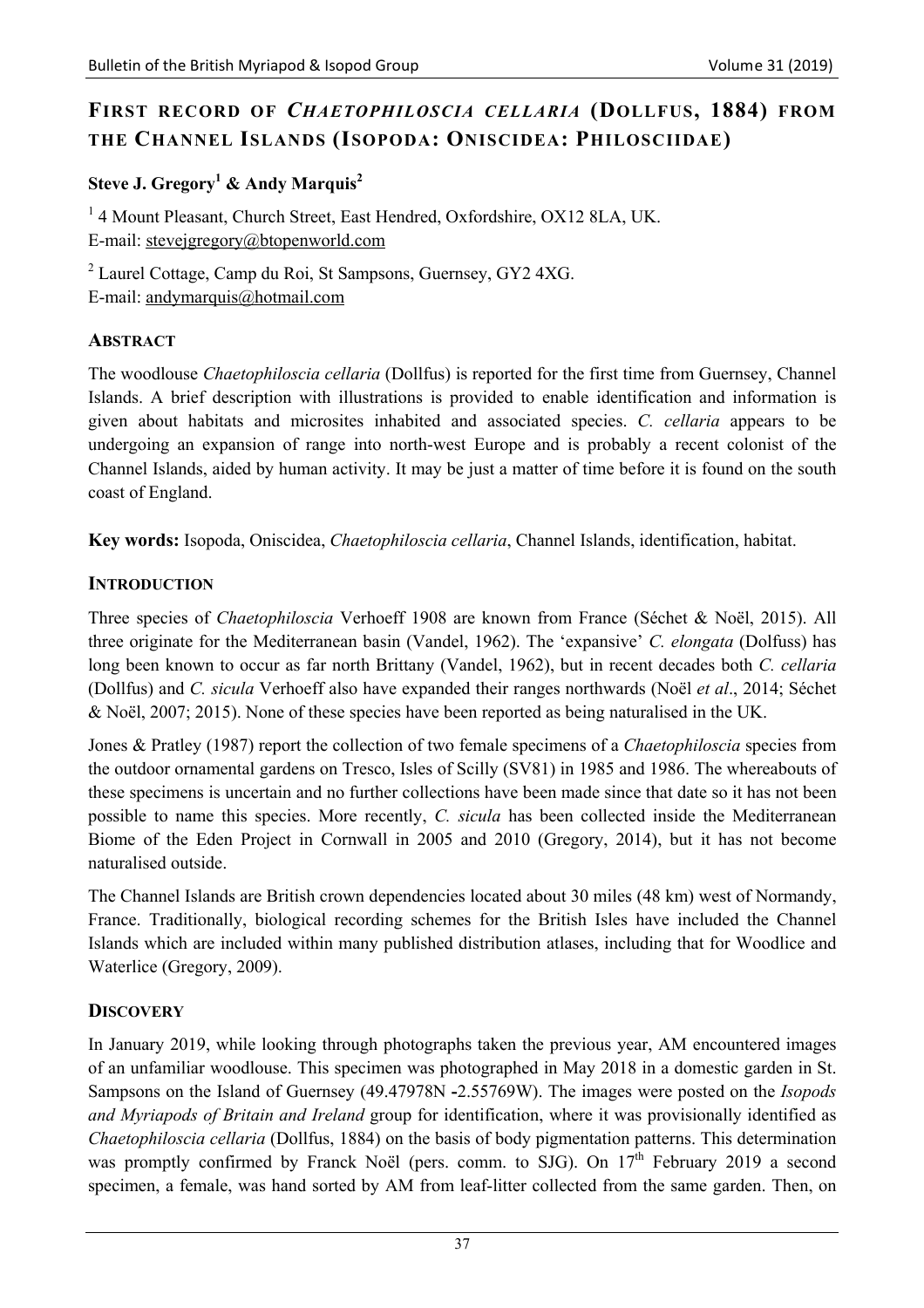$24<sup>th</sup>$  March a male specimen was collected from the upper shoreline at La Croix Bay, Vale (49.50098N -2.50446W), about 4.5km to the north east. This individual was discovered on the underside of a rock at the top of a shingle and stone beach. It didn't move when disturbed (unlike the associated *Halophiloscia couchii* Kinahan) so it was collected for a closer examination.

These latter two specimens were forwarded to SJG for examination. These are the first recorded occurrences of *C. cellaria* from the Channel Islands, or indeed the British Isles. Details of the records are listed in Table 1.

| Locality                    | Habitat         | Lat/Long                 | Number of<br>specimens | Date of<br>collection |
|-----------------------------|-----------------|--------------------------|------------------------|-----------------------|
| Camp du Roi,<br>St Sampsons | Domestic garden | 49.47978N<br>$-2.55769W$ | Image only             | May 2018              |
|                             |                 |                          | $1\Omega*$             | 17.ii.2019            |
|                             |                 |                          | 19                     | 18.iv.2019            |
|                             |                 |                          | $1\sigma$              | 18.v.2019             |
| La Croix Bay, Vale          | Shingle beach,  | 49.50098N                | $1\delta^*$            | 24.iii.2019           |
|                             | upper shore     | $-2.50446W$              |                        |                       |

**TABLE 1: Records of** *Chaetophiloscia cellaria* **from Guernsey**  \* Material examined in this paper

#### **IDENTIFICATION**

#### **Taxonomy**

Section Crinocheta

Family Philosciidae

#### *Chaetophiloscia cellaria* (Dollfus, 1884)

- *= Philoscia cellaria* Dollfus, 1884
- *= Chaetophiloscia italica* (Verhoeff, 1901)
- *= Neophiloscia magnopunctata* Strouhal, 1929
- *= Chaetophiloscia pallida* Verhoeff, 1928
- *= Chaetophiloscia piligera* Verhoeff, 1908

#### **Diagnosis**

*Chaetophiloscia cellaria* is a relatively well pigmented, fast running, woodlouse, with a strongly discontinuous (stepped) pereion-pleon body outline and an antennal flagellum composed of three articles. Thus, it is reminiscent of *Philoscia* sp., and indeed the speckled brown head could cause confusion with *Philoscia affinis* Verhoeff. However, the conspicuous orange corners to the posterior angles of the last pereionite (most obvious in live specimens) are characteristic of *C. cellaria*. The shape of male first pleopod is diagnostic.

Details of how to differentiate the three French species of *Chaetophiloscia* is given by Séchet & Noël (2007) and Noël & Séchet (2007).

## **Description**

This brief description is based on a male and female specimen collected from Guernsey freshly preserved in 95% ethanol (Table 1; Figs. 1A-C; 2A-C).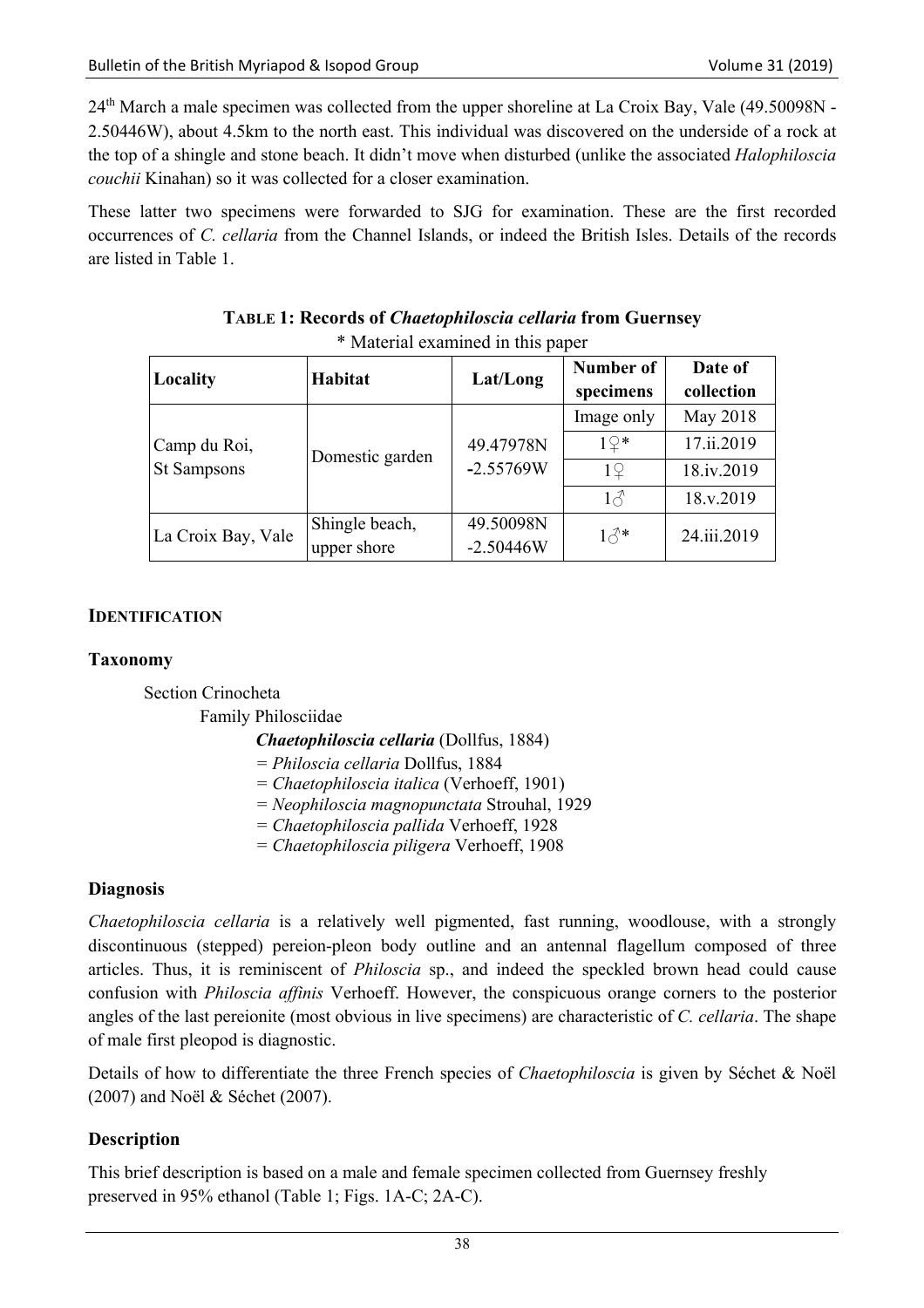

**Figure 1:** *Chaetophiloscia cellaria***, habitus of three specimens from Guernsey**  A) Specimen photographed May 2018; B) Female collected 17.ii.2019; C) Male collected 24.iii.2019.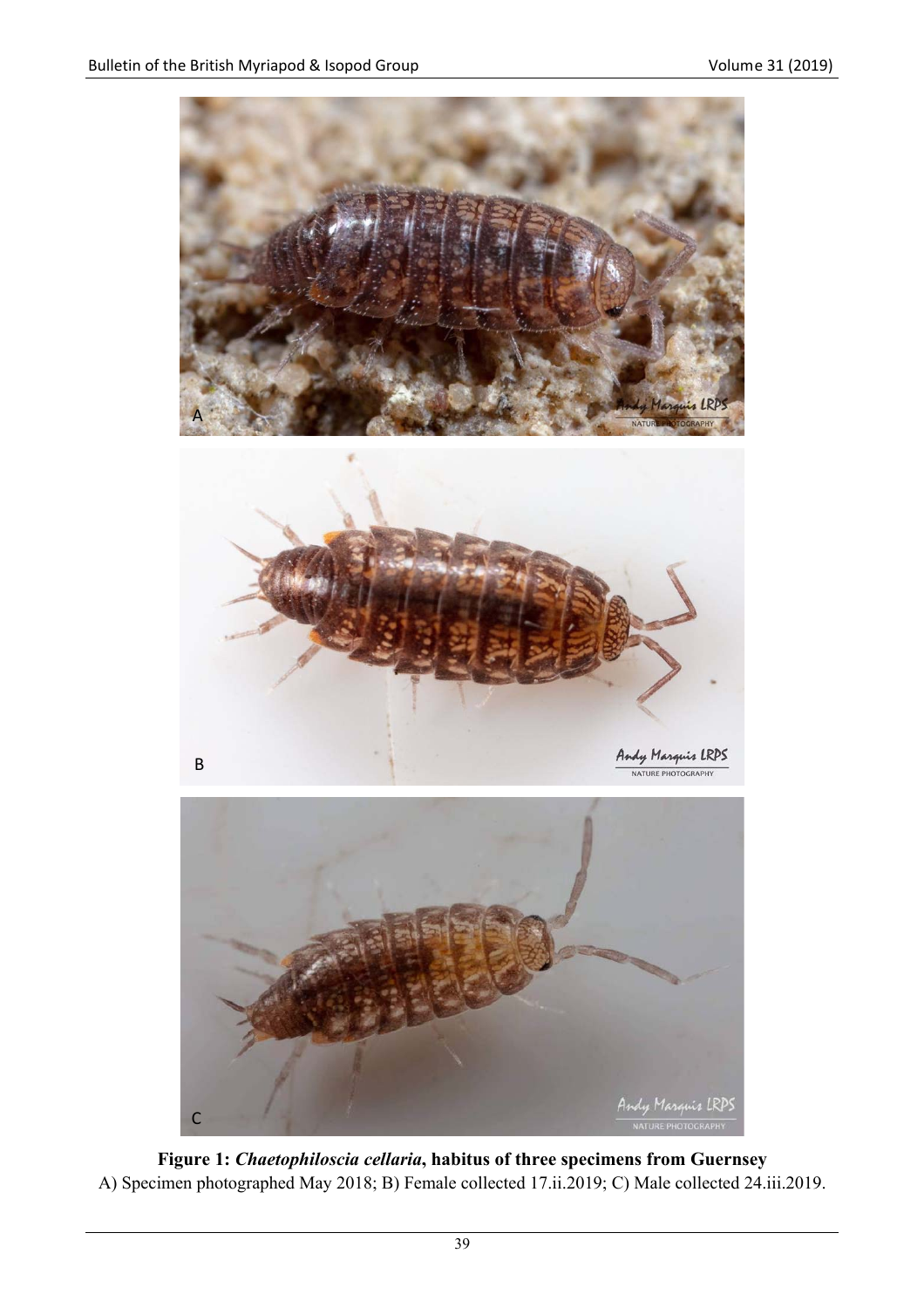

# **Figure 2:** *Chaetophiloscia cellaria* **from Guernsey.**

A) Peon and telson (arrowed), and orange 'patch' on  $7<sup>th</sup>$  pereionite (arrowed); B) Head and ommatidia; C) Antennal flagellum of three articles; D) Male  $1<sup>st</sup>$  endopods; E) Male, tip  $1<sup>st</sup>$  endopod.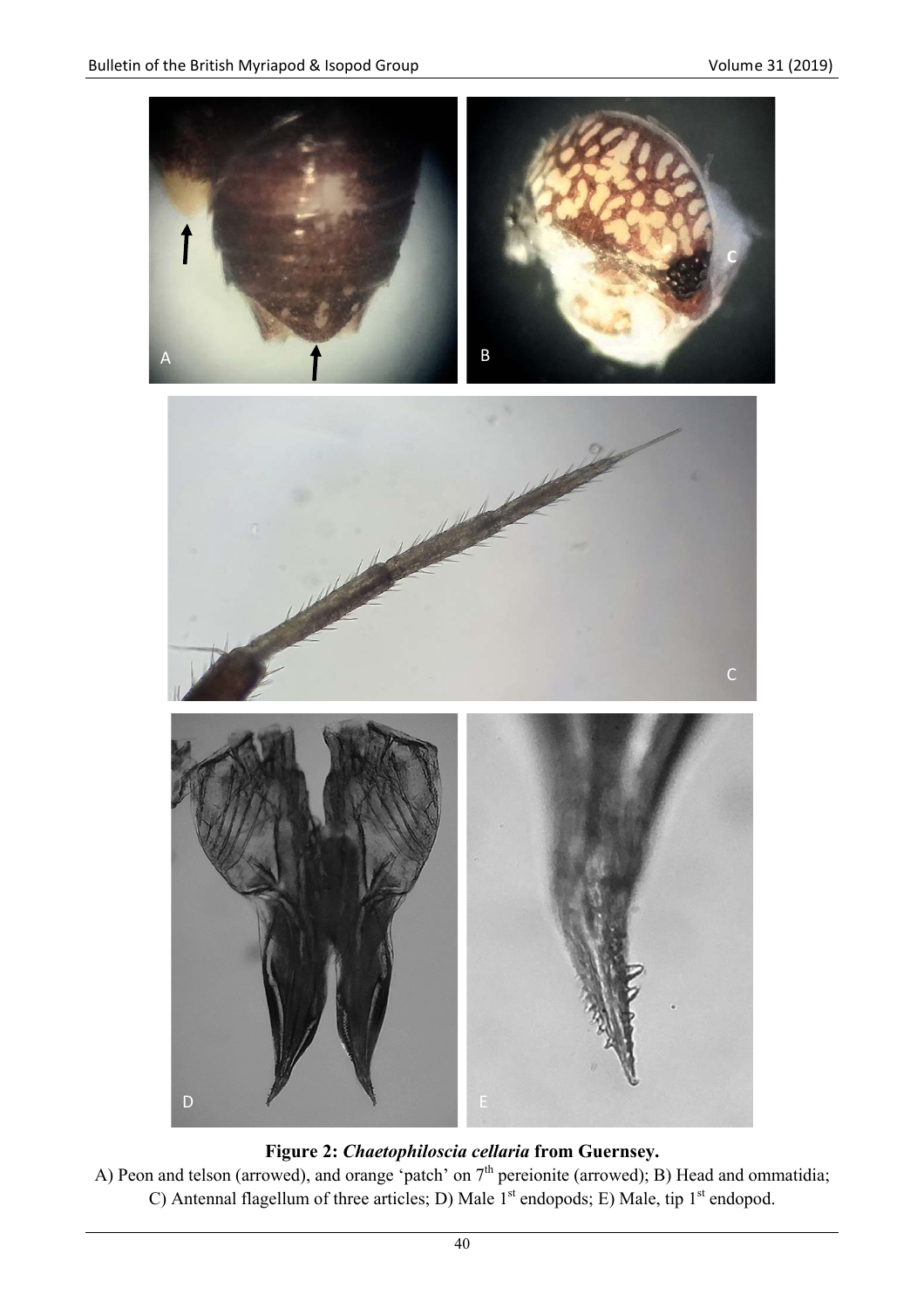The male examined (Fig. 1C) is 4.5 mm in length by 2.1 mm wide; the female (Fig. 1B) is 5.5 mm in length by 2.3 mm wide. Séchet & Noël (2007) give a range 5-8 mm for specimens collected from northwest France and consider *C. cellaria* to be relatively broader that it's congeners, notably *C. elongata*. The cephalon bears feebly developed median and lateral lobes. The eye comprises about 15 well pigmented ommatidia (Fig. 2B) (*C. elongata* and *C. sicula* have c. 25) and the antennal flagellum comprises three elongated articles (Fig. 2C).

The dorsal surface is smooth, but bears numerous scattered short 'hairs' (Fig. 1A). The cephalon, pereionites and pleon are brown with conspicuous pale mottling and a hint of a darker central longitudinal stripe where the gut shows through. In the male specimen, which is less well pigmented, this mottling is noticeably orange across the central areas of pereionites 1 to 3. In addition each pereionite bears a distinct oval white spot close to the lateral margin and a conspicuous (in life) orange spot occupies the posterior angle of the last (7th) pereionite (Fig. 2A, arrowed). This latter feature is considered diagnostic of *C. cellaria* (Séchet & Noël, 2007), but in the two specimens examined it appears to fade upon preservation in alcohol. It should also be noted that some populations inhabiting subterranean habitats may exhibit depigmentation, to a greater or lesser extent (*ibid*).

The pleon is much narrower than pereion, producing a strongly stepped body outline, which is typical of Philosciids in general. Each pleonite bears a feeble, barely discernible, backward projecting 'tooth' at its lateral-posterior corner, typical of *Chaetophiloscia* sp. in general. The telson has a characteristically rounded tip (Fig. 2A, arrowed) (other species of *Chaetophiloscia* and *Philoscia* have a more angular, distinctly pointed, tip to the telson).

The male first pleopod (Figs. 2D  $\&$  2E) characteristically tapers to a sharp point, which, in the single specimen examined, bears a row prominent denticulations on its inner and outer edges. According to Vandel (1962) these prominent 'teeth' are most prevalent in specimens from the Mediterranean area.

#### **DISTRIBUTION AND HABITATS**

#### **Channel Islands**

Currently, *Chaetophiloscia cellaria* has been recorded from two sites on Guernsey, albeit in contrasting habitats; a domestic garden at St Sampsons and the upper shore of a shingle beach at La Croix Bay, Vale, some 4.5 km apart.

The domestic garden contains mostly native plant species, with no plants having been imported within the last four years. However, there is evidence of a possible glasshouse on the site perhaps dating to back to before 1970. The first female *C. cellaria* was hand sorted from bag of leaf-litter collected from a dark damp corner behind a garden shed. Subsequently (Table 1), a second female was also found in the same location, but beneath an old refugia, and a male specimen from beneath an old dry log sitting on gravel in a different part of the garden. Other woodlice present in the garden include the ubiquitous species *Trichoniscus pusillus* agg., *Philoscia muscorum* (Scopoli)*, Porcellio scaber* Latreille and *Armadillidium vulgare* (Latreille)*,* but also *Haplophthalmus danicus* Budde-Lund*, Platyarthrus hoffmannseggii* Brandt*, Porcellionides pruinosus* (Brandt)*, P. cingendus* (Kinahan) and the occasional *Oniscus asellus* (Linné).

The second site, a shingle and stone beach is being surveyed for Scaly Cricket *Pseudomogoplistes vicentae* Gorochov with pitfall traps in the shingle and hand searches under rocks. Above the beach are low mud cliffs (<1m high) with evidence of erosion from storm surges gouging deep holes (<1m) into these. Land above consists of pasture with typical coastal grasses at the edges, currently grazed by horses. The single male *C. cellaria* was found under a stone at the top of the beach at the base of the low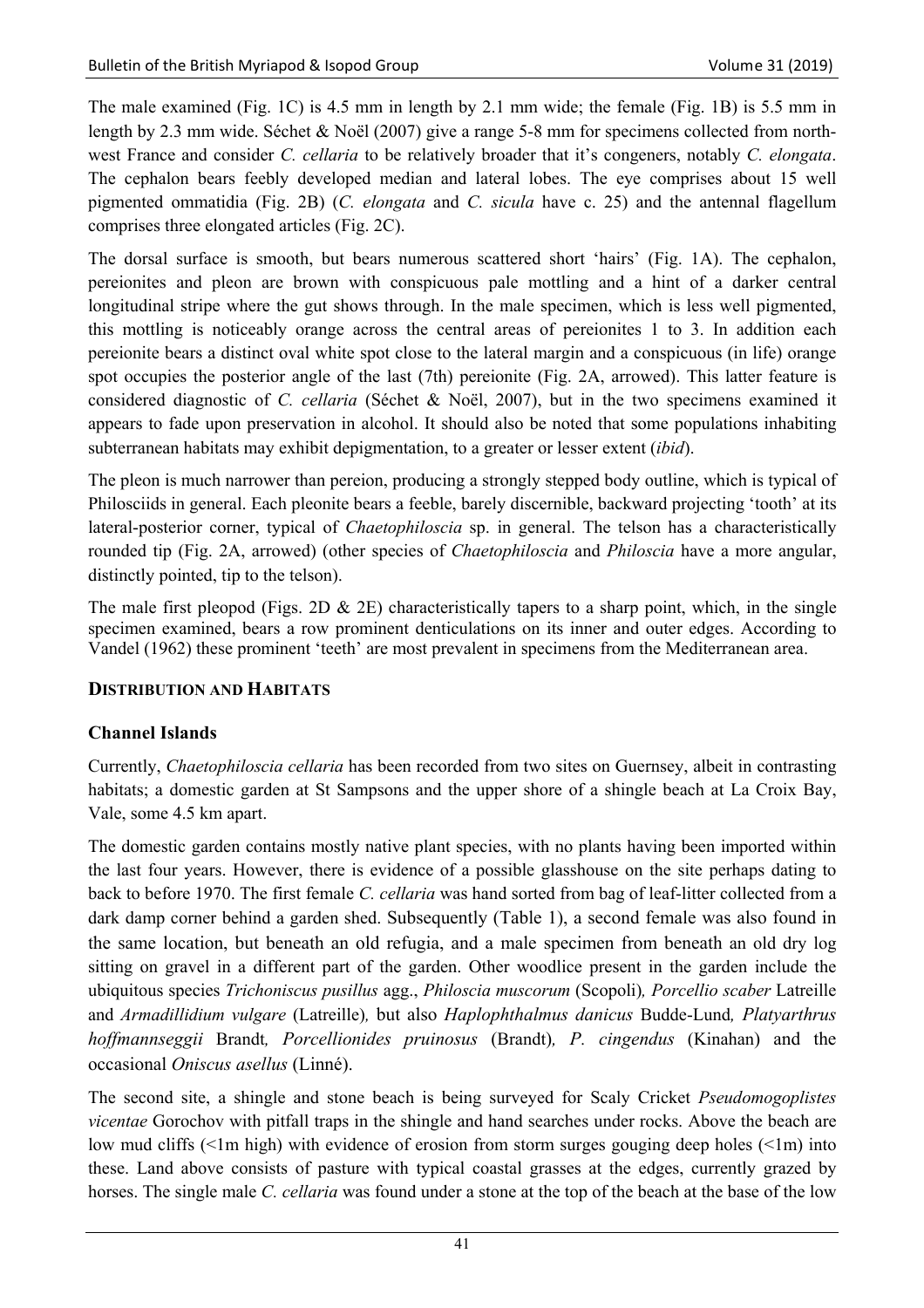cliffs. Associated woodlice were *Ligia oceanica* (Linné)*, Halophiloscia couchii, P. muscorum, P. scaber, A. vulgare* and *P. cingendus*. The centipede *Pachymerium ferrugineum* (C.L.Koch) was also collected.

The pseudoscorpion *Chthonius (Ephippiochthonius) tetrachelatus* (Preyssler) was recorded at both sites.

## **Elsewhere in Europe**

Although once considered a species of the northern Mediterranean basin (e.g. Vandel, 1962), *Chaetophiloscia cellaria* seems to be undergoing a northwards expansion of range within France (Séchet & Noël, 2015) and now occupies many areas in north of the country, both on the coast and inland. The INPN database (Muséum National d'Histoire Naturelle, 2003-2019) includes several records from coastal areas of the départements of Manche (in Normandy) and Finistère and Morbihan (further west in Brittany). There is also a recent record from the département of Ille-et-Vilaine in Brittany (pers. comm., F. Noël).

In the south of France *C. cellaria* is often epigeal occurring under stones or among leaf-litter and detritus, but also inhabiting limestone screes and may be found many tens of metres inside caves (Séchet & Noël, 2015). It is thought to have spread northwards along the coast aided by human activity. In north-west France (Armorican Massif) it is typically found in cellars (under debris or on walls), in the entrances of underground cavities or within dwellings (i.e. relatively dark and damp places), but also among debris in gardens and greenhouses (Séchet & Noël, 2007). In such synanthropic locations it is often associated with *C. elongata* and *C. sicula* (Séchet & Noël, 2015).

These habitats and associated microsites are in keeping with observations of this species on Guernsey.

## **CONCLUSION**

Given the close proximity of recently discovered sites for *Chaetophiloscia cellaria* on the northern coast of France then its occurrence on Guernsey is not unexpected. It also should be expected to occur on other Channel Islands, such as Jersey, both in coastal habitats and synanthropic sites, such as gardens. In light of its documented northward spread, it is perhaps just be a matter of time before it is discovered on the south coast of England, and associated islands.

## **ACKNOWLEDGEMENTS**

We thank Franck Noël for his prompt confirmation of the species determination and for providing relevant literature about the identification and distribution of *Chaetophiloscia cellaria* in France.

## **REFERENCES**

- Gregory, S.J. (2009) *Woodlice and Waterlice (Isopoda: Oniscidea & Asellota) in Britain and Ireland*. Centre for Ecology & Hydrology/Field Studies Council.
- Gregory, S.J. (2014) Woodlice (Isopoda: Oniscidea) from the Eden Project, Cornwall, with descriptions of new and poorly known British species. *Bulletin of the British Myriapod and Isopod Group*, **27**: 3-26.
- Jones, R.E. & Pratley, P. (1987). Woodlice of the Isles of Scilly. *Isopoda*, **1**: 49-54.
- Noël, F. & Séchet, E. (2007) Crustacés Isopodes terrestres du Nord-Ouest de la France (Crustacea, Isopoda, Oniscidea). Clé de détermination et références bibliographiques. *Invertébrés Armoricains*, **2**: 1-48.